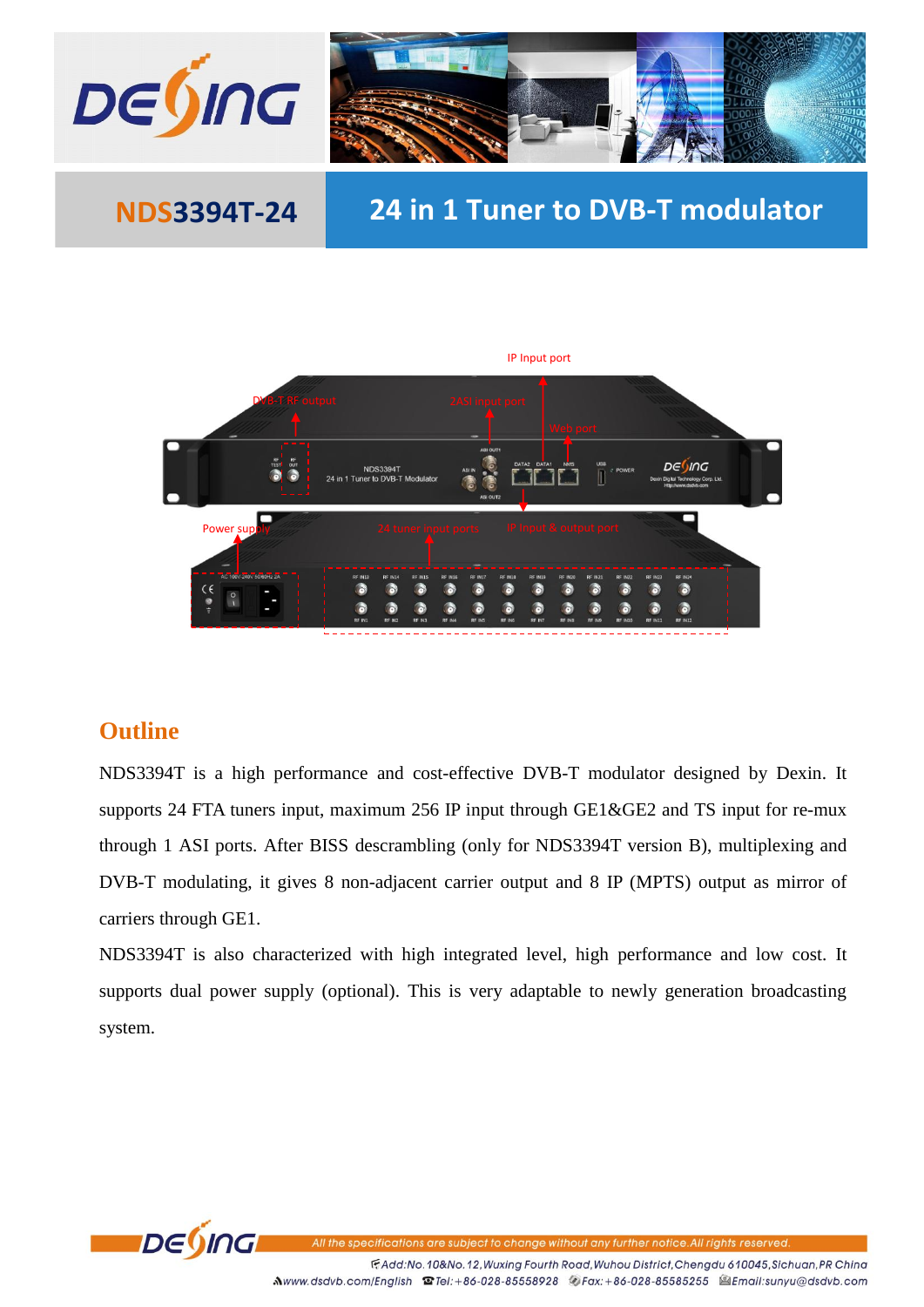## **Key Features**

**24 DVB-C (DVB-T/-T2/-S/-S2/-S2X, ATSC, ISDB-T Optional) FTA Tuner + 1 ASI input+256**

**IP input over UDP and RTP protocol**

- **8\*DVB-T RF output**
- **8 IP (MPTS) output over UDP and RTP/RTSP, as mirror of carriers**
- **Support 8 groups BISS descrambling (only for NDS3394T version B)+8 groups multiplexing +8**

#### **groups DVB-T modulating**

- **Support accurate PCR adjusting, PSI/SI editing and inserting, A/V PID filtering**
- **Support Web management, Updates via web**
- **Redundancy Power Supply (optional)**

#### **Working Principle**



## **Specifications**

| <b>Input</b>         | 24 DVB-C (DVB-T/T2/-S/S2/S2X, ATSC, ISDB-T optional) FTA Tuner (DVB-S2X is only |               |               |                            |  |  |
|----------------------|---------------------------------------------------------------------------------|---------------|---------------|----------------------------|--|--|
|                      | for NDS3394T version B)                                                         |               |               |                            |  |  |
|                      | 256 IP (GE1&GE2) input over UDP and RTP protocol                                |               |               |                            |  |  |
|                      | 1 ASI input, BNC interface                                                      |               |               |                            |  |  |
| <b>Tuner Section</b> |                                                                                 | DVB-C         | Standard      | J.83A(DVB-C), J.83B, J.83C |  |  |
|                      | Multi-mode                                                                      |               | Frequency In  | $60 - 890$ MHz             |  |  |
|                      | tuners                                                                          |               | Constellation | 16/32/64/128/256 QAM       |  |  |
|                      | switchable                                                                      | $DVB-T/T2$    | Frequency In  | $60 - 890$ MHz             |  |  |
|                      | (New)                                                                           |               | Bandwidth     | $6/7/8$ M bandwidth        |  |  |
|                      |                                                                                 | <b>ISDB-T</b> | Frequency In  | 60~890MHz                  |  |  |



the specifications are subject to change without any further notice.All rights reserved

FAdd:No.10&No.12, Wuxing Fourth Road, Wuhou District, Chengdu 610045, Sichuan, PR China Mwww.dsdvb.com/English <sup>1</sup> Tel:+86-028-85558928 <sup>2</sup> Fax:+86-028-85585255 <sup>2</sup> Email:sunyu@dsdvb.com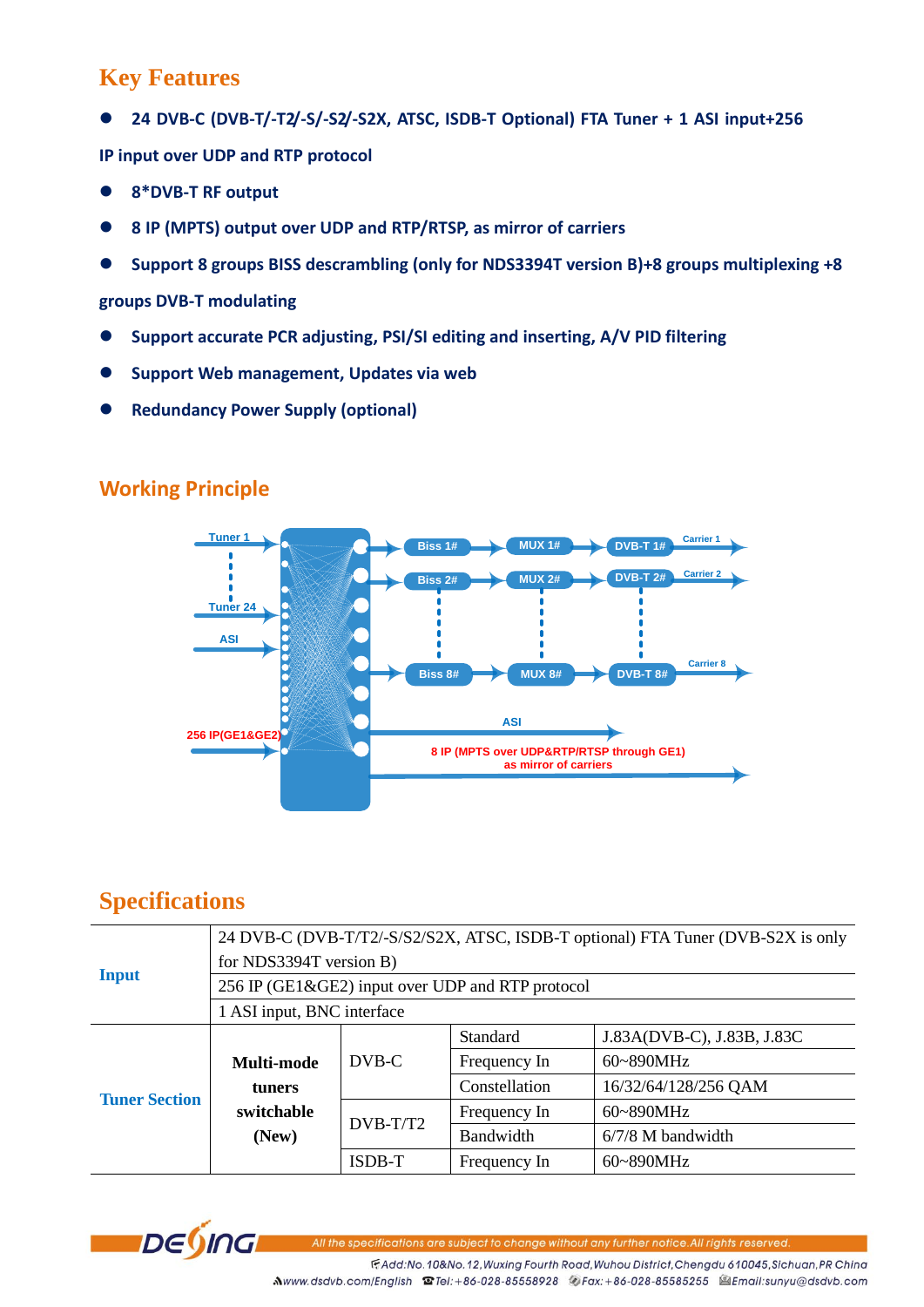|                                    |                              |             |                                                | Frequency In           | 950~2150MHz                                                                  |  |
|------------------------------------|------------------------------|-------------|------------------------------------------------|------------------------|------------------------------------------------------------------------------|--|
|                                    |                              | DVB-S       |                                                | Symbol rate            | $0.5 \sim 45$ Msps                                                           |  |
|                                    |                              |             |                                                | <b>Signal Strength</b> | $-65 - 25$ dBm                                                               |  |
|                                    |                              |             |                                                | <b>FEC</b>             | 1/2, 2/3, 3/4, 5/6, 7/8                                                      |  |
|                                    |                              |             |                                                | Constellation          | <b>QPSK</b>                                                                  |  |
|                                    |                              |             |                                                | Max input bitrate      | $\leq$ 120 Mbps                                                              |  |
|                                    |                              | DVB-S2      |                                                | Frequency In           | 950~2150MHz                                                                  |  |
|                                    |                              |             |                                                | Symbol rate            | QPSK/8PSK /16APSK:<br>$0.5 - 45$                                             |  |
|                                    |                              |             |                                                |                        | <b>Msps</b>                                                                  |  |
|                                    |                              |             |                                                |                        | 32APSK: 0.5~40Msps;                                                          |  |
|                                    |                              |             |                                                |                        | QPSK: 1/2, 3/5, 2/3, 3/4, 4/5, 5/6,                                          |  |
|                                    |                              |             |                                                | 8/9, 9/10              |                                                                              |  |
|                                    |                              |             |                                                | <b>FEC</b>             | 8PSK: 3/5, 2/3, 3/4, 5/6, 8/9, 9/10                                          |  |
|                                    |                              |             |                                                |                        | 16APSK: 2/3, 3/4, 4/5, 5/6, 8/9,                                             |  |
|                                    |                              |             |                                                | 9/10                   |                                                                              |  |
|                                    | Satellite                    |             |                                                |                        | 32APSK: 3/4, 4/5, 5/6, 8/9, 9/10                                             |  |
|                                    |                              |             |                                                | Constellation          | QPSK, 8PSK, 16APSK, 32APSK                                                   |  |
|                                    |                              |             |                                                | Max input bitrate      | $\leq$ 120 Mbps                                                              |  |
|                                    |                              |             |                                                | Frequency In           | 950-2150MHz                                                                  |  |
|                                    |                              |             |                                                | Symbol rate            | QPSK/8PSK /16APSK:<br>$0.5 - 45$                                             |  |
|                                    |                              |             |                                                |                        | <b>Msps</b>                                                                  |  |
|                                    |                              |             |                                                |                        | 8APSK/32APSK: 0.5~40Msps                                                     |  |
|                                    |                              |             |                                                |                        | QPSK: 1/2, 3/5, 2/3, 3/4, 4/5, 5/6,                                          |  |
|                                    |                              |             |                                                |                        | 8/9, 9/10, 13/45, 9/20, 11/20                                                |  |
|                                    |                              |             |                                                |                        | 8PSK: 3/5, 2/3, 3/4, 5/6, 8/9, 9/10                                          |  |
|                                    |                              |             |                                                |                        | 8APSK: 5/9-L, 26/45-L                                                        |  |
|                                    |                              | DVB-S2X     |                                                | <b>FEC</b>             | 16APSK: 2/3, 3/4, 4/5, 5/6, 8/9,                                             |  |
|                                    |                              |             |                                                |                        | $9/10$ , $1/2$ -L, $8/15$ -L, $5/9$ -L, $26/45$ ,                            |  |
|                                    |                              |             |                                                |                        | $3/5$ , $3/5$ -L, $28/45$ , $23/36$ , $2/3$ -L,                              |  |
|                                    |                              |             |                                                |                        | 25/36, 13/18, 7/9, 77/90                                                     |  |
|                                    |                              |             |                                                |                        | 32APSK: 3/4, 4/5, 5/6, 8/9, 9/10,                                            |  |
|                                    |                              |             |                                                |                        | 2/3-L, 32/45, 11/15, 7/9                                                     |  |
|                                    |                              |             |                                                | Constellation          | QPSK, 8PSK, 8APSK, 16APSK,<br>32APSK                                         |  |
|                                    |                              |             |                                                | Max input bitrate      | $\leq$ 120 Mbps                                                              |  |
|                                    |                              | <b>ATSC</b> |                                                | Frequency In           | 30~1000MHz                                                                   |  |
|                                    |                              |             |                                                | Bandwidth              | 6M                                                                           |  |
|                                    |                              |             |                                                | Constellation          | 8VSB                                                                         |  |
| <b>BISS</b><br><b>Descrambling</b> |                              |             |                                                |                        | Mode 1, Mode E (descramble individual program) (only for NDS3394T version B) |  |
|                                    | <b>Maximum PID Remapping</b> |             |                                                | 256 output per channel |                                                                              |  |
|                                    | Function                     |             | PID remapping (automatically or manually)      |                        |                                                                              |  |
| <b>Multiplexing</b>                |                              |             | A/V PID filtering (not for NDS3394T version B) |                        |                                                                              |  |
|                                    |                              |             | Accurate PCR adjusting                         |                        |                                                                              |  |
|                                    |                              |             | Generate PSI/SI table automatically            |                        |                                                                              |  |



All the specifications are subject to change without any further notice.All rights reserved

FAdd:No.10&No.12, Wuxing Fourth Road, Wuhou District, Chengdu 610045, Sichuan, PR China

Mwww.dsdvb.com/English @Tel:+86-028-85558928 @Fax:+86-028-85585255 @Email:sunyu@dsdvb.com